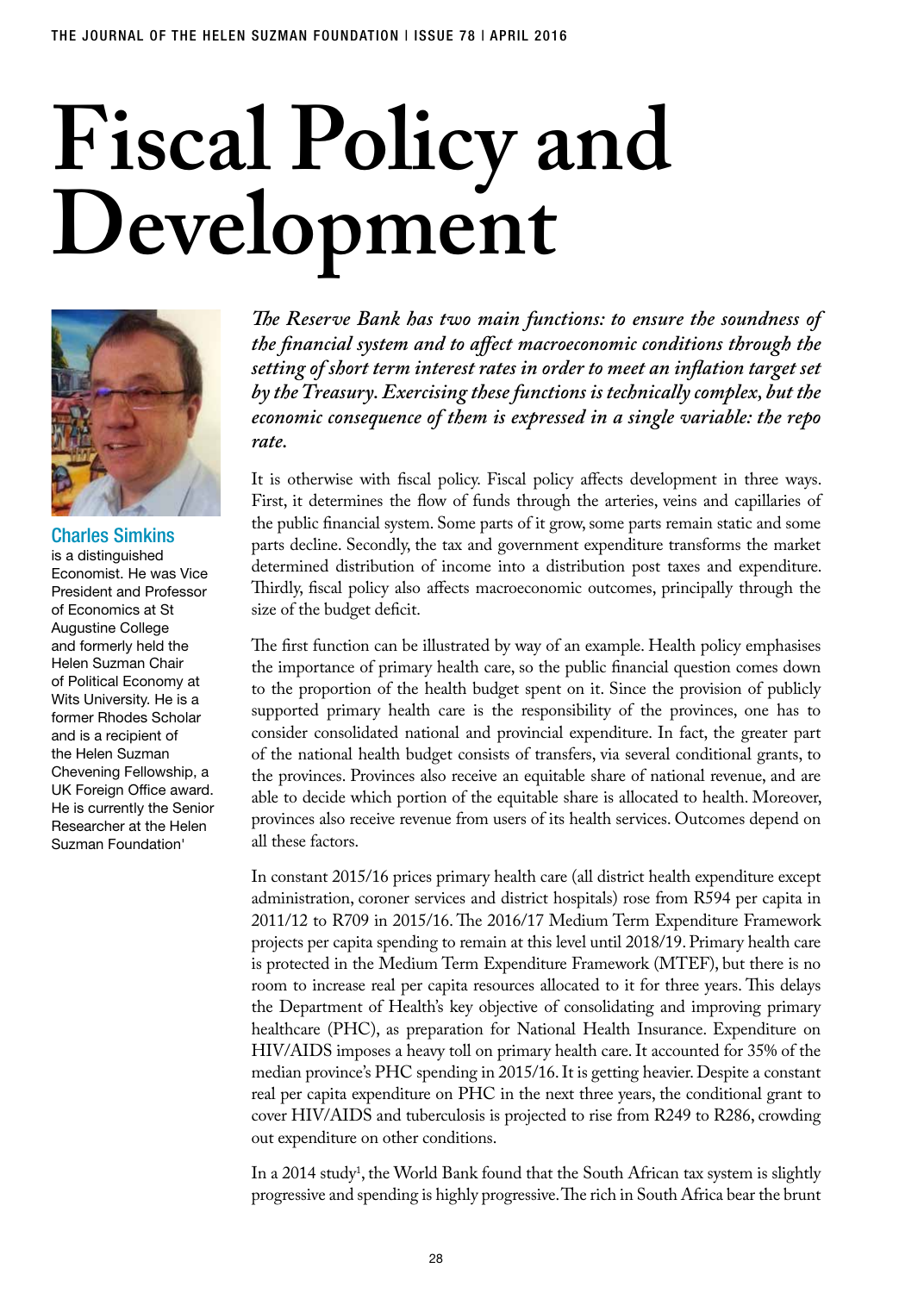of taxes, and the government effectively redirects these tax resources to the poorest in society to raise their incomes. But the fiscal space to spend more to achieve even greater redistribution is extremely limited. To reduce poverty through the fiscal system more inclusive growth, and more efficient public service are required. Yet real per capita income is likely to grow at an average rate of 0.8% over the next three years.

Moreover, the Medium Term Expenditure Framework forming part of the 2016 Budget raises some questions about the sustainability of its projections.

### *1 Government employees*.

The National Budget Review states that from 1 April 2016, appointments to non-critical vacant posts will be blocked on government's payroll system, pending the submission of revised human resource plans. Teachers, nurses, doctors, police officers and other critical posts will be excluded from the block.

Given that earnings growth is projected at 8.5% and the compensation budget is to grow at 7.4%, public sector employment must shrink by 3% between 2015/16 and 2018/19. This contrasts with a growth of 3.7% per annum between 2008 and 2014.<sup>2</sup> Given that teachers, nurses, doctors and police officers are exempt from the block, the required contraction in the unprotected sector of public employment will

*The question is: can the government hold the line on appointments? Its record on wage increases would suggest otherwise.*

be sharper. The question is: can the government hold the line on appointments? Its record on wage increases would suggest otherwise.

### *2 Taxation*

In 2016/17, taxes are projected to raise an additional gross revenue of R18.1 billion. The additional amount comprises R9.5 billion through higher excise duties, the general fuel levy and other environmental taxes. Adjustments to capital gains tax and transfer duty will raise R2 billion. An amount of R7.6 billion will be raised as a result of limited fiscal drag relief, less R1.1 billion for an increase in medical scheme tax credits.

That deals with the current financial year. What will happen in the two following years is work in progress. There is a commitment not to unduly prejudice economic growth or poor households. The Medium Term Expenditure Framework projects an increase in tax revenue of 22.1% between 2016/17 and 2018/19. As a baseline, personal income tax is projected to rise by 17.8%, corporate income tax by 17.6% and VAT by 14.9%, with additional taxation of R15 billion in 2017/18 and R31 billion in 2018/19 to be distributed over all tax categories, implying a further 2.2% in the latter year. Taxation as a proportion of GDP will rise from 26.8% to 27.8% between these years. Since it is unlikely that the package of additions other than in personal income tax will be further imposed in the next two budgets, heavier personal income tax is coming, and increase is the corporate tax and VAT rates will have to be seriously considered.

### *3 Changes in the pattern of spending*

The annual increase in spending over the MTEF period is 7.1%, with social protection (8.1%), post-school education and training (7.9%), basic education (7.4%) and economic affairs (7.2%) coming in at above the average. Below average are defence, public order and safety (5.9%), human settlements and municipal infrastructure (6.7%), agriculture, rural development and land reform (4.9%),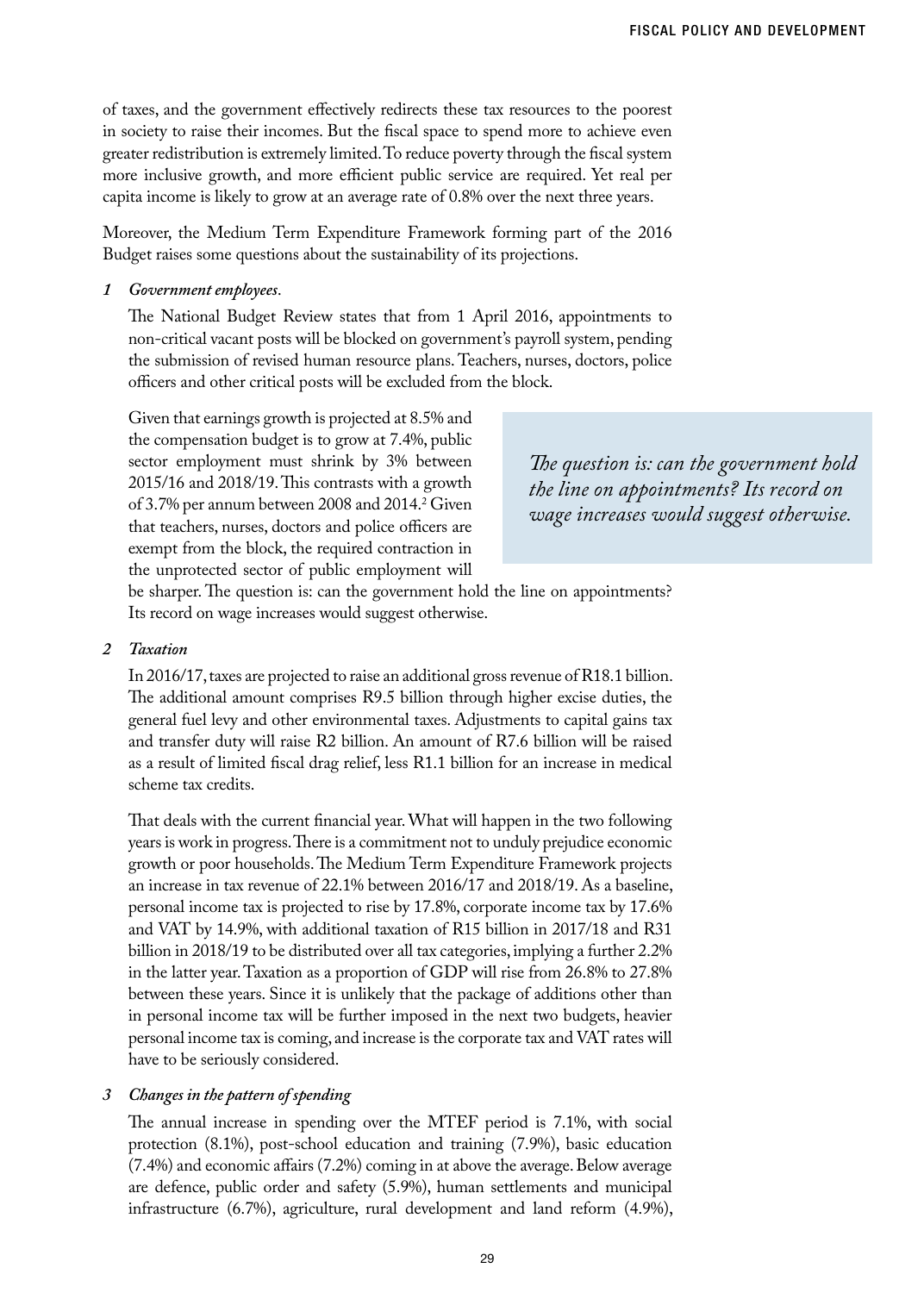and general public services( -5.4%) . In real terms, this amounts to cuts in the defence, public order and safety, agricultural, rural development and land reform and general public services budgets. Like health, social protection, post-school education and training and basic education will be approximately stabilised in per capita terms. Defence, public order and safety will not.

### *4 State owned enterprises and social security funds.*

According to the 2016 Budget, in 2014/15, state owned companies has asserts of R1 042 billion and liabilities of R737 billion, so that net worth was R305 billion. These statistics relate to institutions listed under Sections 2, 3A and 3B of the Public Finance Management Act. The return on assets deteriorated from 7.5% in 2011/12 to -2.9% in 2014/15. There were large losses in the Central Energy Fund (CEF) and South African Airways (SAA) during 2014/15. More broadly, in the third quarter of 2014, the Reserve bank put assets of non-financial public enterprises and corporations at R1 335 billion, and liabilities (less capital funds, reserves and unallocated profits) at R843 billion, so that net worth was R492 billion.

*Rationalisation of state holdings and private-sector participation are being considered. Any hint of disposal of state owned companies has raised determined resistance over the last twenty years.*

Government issues guarantees to various state-owned companies. These guarantees amount to R467 billion as at 31 March 2016. 75 per cent are issued to Eskom and 8 per cent to the South African National Roads Agency Limited (SANRAL). In 2015/16, one new guarantee for R2.5 billion was issued to the South African Post Office (SAPO). Only the portion of the guarantees that these companies have borrowed against – known as the exposure amount – is a

contingent liability to government. Creditors can call on government to service or pay off the guaranteed debt on which an entity has defaulted. Exposure rose from R210 billion in 2013/14 to R258 billion in 2015/16. Guarantees can be converted into exposure as state owned companies extend their borrowing.

Several SOEs are not in good financial health. Significant fiscal risks lurk here in the form of further guarantees being required for solvency and possible bail out grants. The government is conducting a broad programme of reforms aim to stabilise entities and resolve governance concerns. Rationalisation of state holdings and private-sector participation are being considered. Any hint of disposal of state owned companies has raised determined resistance over the last twenty years.

Three social security funds exist – the Unemployment Insurance Fund, the Road Accident Fund and the Compensation Fund. The Compensation Fund pays benefits to workers who experience loss of income as a result of injury, death or disease in the course of employment. The net asset value of the Unemployment Insurance Fund in 2015/16 was R123 billion, with a further R39 billion in the Compensation Fund. These positive values are largely offset by a net asset value of the Road Accident Fund of – R135 billion. The Road Accident Fund has been insolvent for many years, and its net asset value is projected to reach -R222 billion in 2018/19. The government intends to replace the RAF with the Road Accident Benefit Scheme (RABS). The RABS will be more equitable and affordable, providing limited income, medical, rehabilitation and funeral benefits. Funded through the fuel levy, RABS will be based on social security principles, moving away from the current liability insurance system.